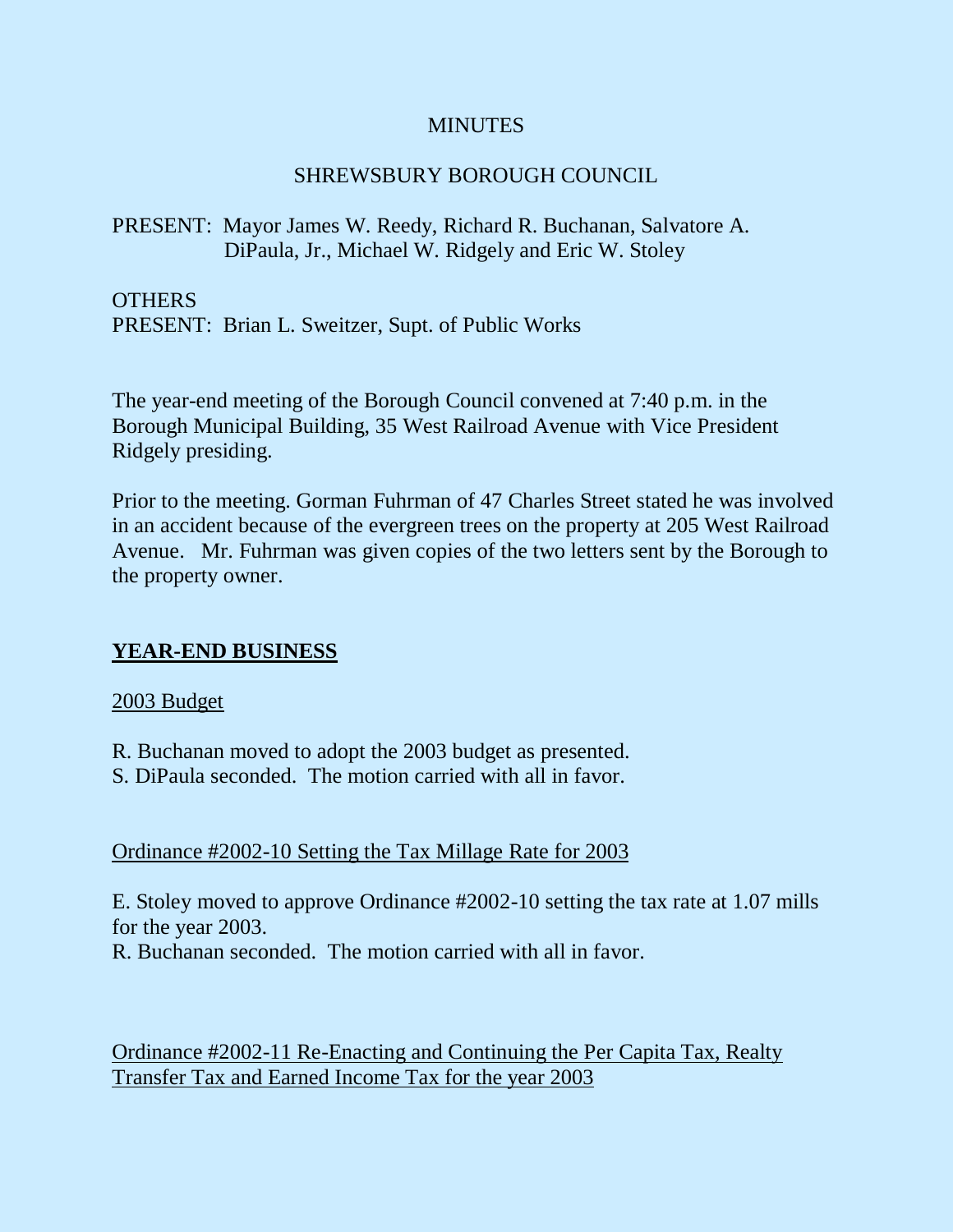- S. DiPaula moved to adopt ordinance #2002-11.
- R. Buchanan seconded. The motion carried with all in favor.

Resolution Establishing the Basis for Exemption from the Per Capita Tax for the year 2003

E. Stoley moved to adopt the resolution establishing the basis for exemption from the per capita tax for the year 2003.

R. Buchanan seconded. The resolution was adopted with all in favor.

### Refuse Resolution – Setting the rate for 2003

E. Stoley moved to adopt the resolution setting the refuse rate at \$126.00 for the year 2003.

R. Buchanan seconded. The resolution was adopted with all in favor.

### Payment of Year-end bills

E. Stoley moved to approve the bill list as follows: General account check numbers 5357 through 5384 totaling \$13,484.82; water account check numbers 2639 through 2646 totaling \$4,535.40; sewer account check numbers 2308 through 2317 totaling \$17,565.51 and highway aid account check numbers 576 through 579 totaling \$37,777.37

S. DiPaula seconded. The motion carried with all in favor.

## Audit Quote for 2002 Audit

A quote from D.F. Martin and Co. for audit of the 2002 records is estimated to be \$5,200.00, up \$200 from 2001.

E. Stoley moved to approve the quote of D.F. Martin and Co. for the 2002 audit.

S. DiPaula and R. Buchanan seconded. The motion carried with all in favor.

Police Insurance